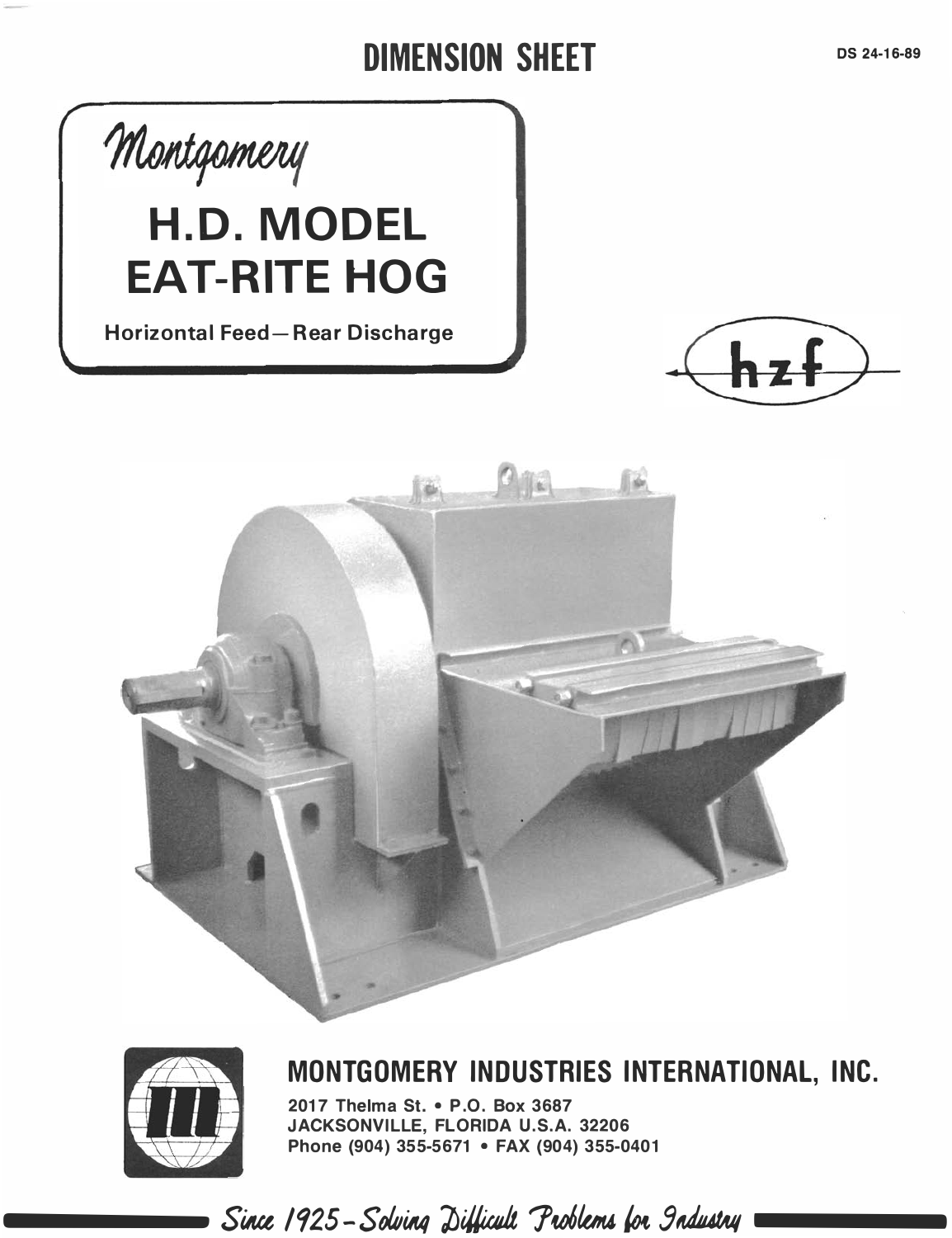## **GENERAL NOTES**

- 1 Hog must be mounted with base horizontal. Do not mount hog on an angle to facilitate feeding
- 2. Use a reinforced concrete foundation 12" (304.80mm) minimum thickness, to extend 6" (152.40 mm) beyond hog base on all sides. In cold climates the depth will be determined by the frost line.
- 3. Allow 36" (914.40 mm) clearance all around machine for maintenance
- 4. During normal operation there is very little impact or vibration load transmitted to the base of the machine. However, if Hog is to be mounted on steel columns, the supporting structure should be designed for two and one half times the static load for safety.
- 5. All dimensions shown are standard and may vary with special installations.
- 6. Hog can be built opposite hand from that shown. Flywheel can be mounted either end if requested before assembly is started.
- 7 Conversion Dim. in mm shown for Ref. Only. When metric Dim. are specified, shaft ends and keyseats will be metric standard



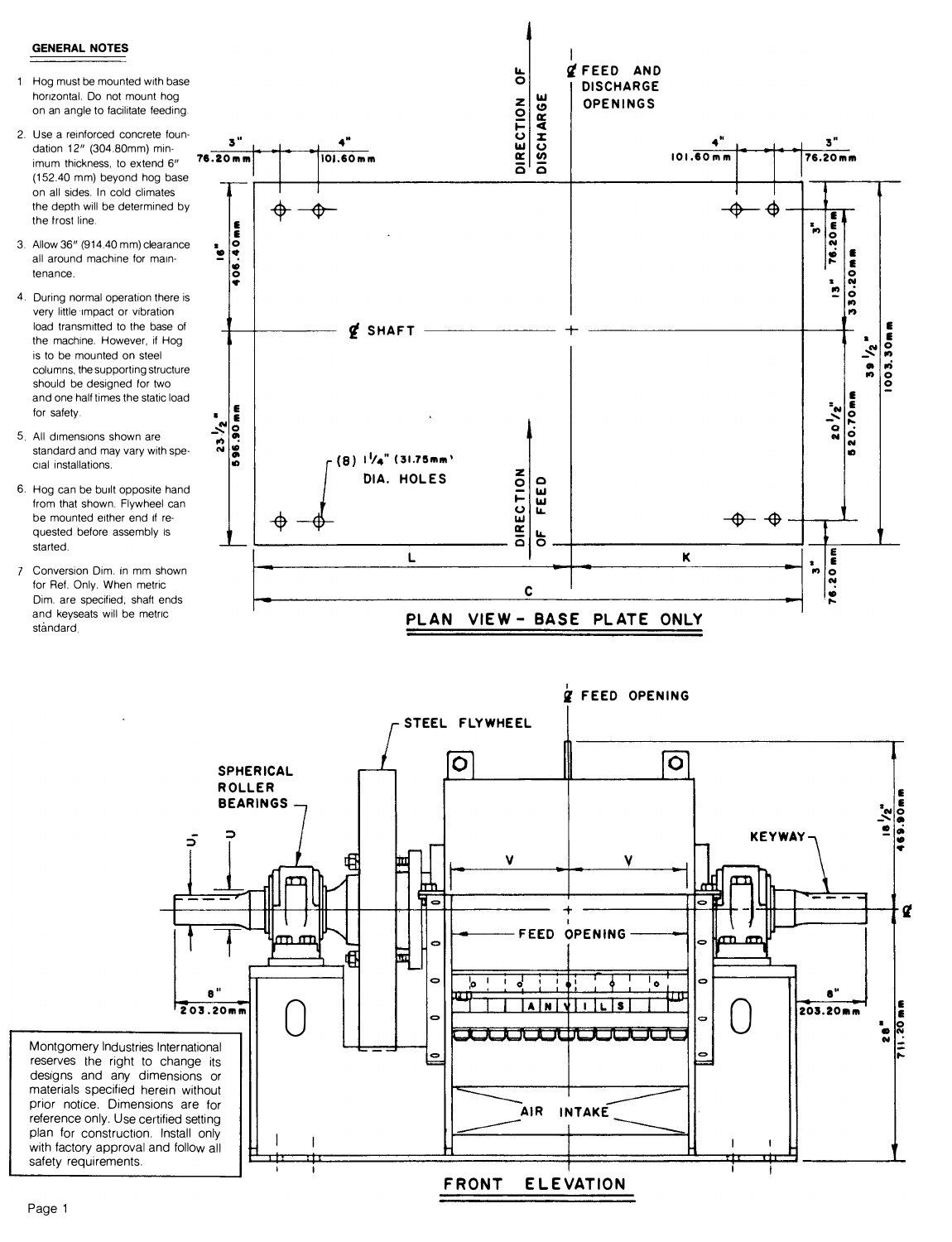|                        |                     |                                    |                    |                     | DIMENSIONS IN INCHES |                  |                                       |                     |                                                      |                    |                 |
|------------------------|---------------------|------------------------------------|--------------------|---------------------|----------------------|------------------|---------------------------------------|---------------------|------------------------------------------------------|--------------------|-----------------|
| <b>MODEL</b>           | <b>BEARING SIZE</b> | STANDARD                           | C                  | K                   | Ł                    | $\mathsf{U}$     | $U,^{\star}$                          | V                   | <b>KEYWAY*</b>                                       |                    | WR <sub>2</sub> |
|                        |                     | FLYWHEEL                           |                    |                     |                      |                  |                                       |                     |                                                      | $WT. - LB.$        | $#FT$ 2         |
| 10 HD-HZF              | 3 15/16             | $4 \times 30$                      | 433/4              | 16 7/8              | 26 7/8               | 3 15/16          | 37/16                                 | 5 1/8               | 7/8 x 7/16 x 7 7/16                                  | 5.000              | 752             |
| 10 HD-HZF              | 4 7/16              | $4 \times 30$                      | 433/4              | 16 7/8              | 26 7/8               | 4 7/16           | 3 15/16                               | 51/8                | $1 \times \frac{1}{2} \times \frac{71}{2}$           | 5,100              | 752             |
| 18 HD-HZF              | 3 15/16             | $4 \times 30$                      | 513/4              | 20 7/8              | 30 7/8               | 3 15/16          | 37/16                                 | 9 1/8               | 7/8 x 7/16 x 7 7/16                                  | 5,800              | 814             |
| 18 HD-HZF              | 4 7/16              | $4 \times 30$                      | 513/4              | 20 7/8              | 30 7/8               | 4 7/16           | 3 15/16                               | 9 1/8               | $1 \times \frac{1}{2} \times \frac{71}{2}$           | 5,900              | 814             |
| 18 HD-HZF              | $5\overline{7/16}$  | 6 x 30                             | 533/4              | 21 7/8              | $31 \ 718$           | 5 7/16           | 4 15/16                               | 91/8                | 11/4 x 5/8 x 7 5/8                                   | 6,550              | 1,088           |
| 26 HD-HZF              | 3 15/16             | $4 \times 30$                      | 593/4              | 24 7/8              | 34 7/8               | 3 15/16          | 37/16                                 | 13 1/8              | 7/8 x 7/16 x 7 7/16                                  | 6,600              | 876             |
| 26 HD-HZF              | 47/16               | $4 \times 30$                      | 593/4              | 24718               | 34 7/8               | 4 7/16           | $3 \overline{15/16}$                  | $13 \overline{1/8}$ | $1 \times \frac{1}{2}$ 71/2                          | 6,700              | 876             |
| 26 HD-HZF              | $\frac{1}{5}$ 7/16  | 6 x 30                             | 613/4              | 25 7/8              | 35 7/8               | 5 7/16           | 4 15/16                               | 13 1/8              | 11/4 x 5/8 x 7 5/8                                   | 7,350              | 1,150           |
| 34 HD-HZF              | 315/16              | $4 \times 30$                      | 673/4              | 28 7/8              | 387/8                | 315/16           | 37/16                                 | $17 \t1/8$          | 7/8 x 7/16 x 7 7/16                                  | 7,400              | 938             |
| 34 HD-HZF              | 47/16               | $6 \times 30$                      | 673/4              | 28 7/8              | 387/18               | 47/16            | 3 15/16                               | 1718                | $1 \times \frac{1}{2} \times \frac{71}{2}$           | 7,950              | 1,212           |
| 34 HD-HZF              | 57/16               | $6 \times 30$                      | 693/4              | 29 7/8              | $39 \overline{7}$    | 57/16            | 415/16                                | $\frac{1}{17}$ 1/8  | $1\frac{1}{4} \times 5/8 \times 7$ 5/8               | 8,150              | 1,212           |
| 42 HD-HZF              | 3 15/16             | $4 \times 30$                      | 753/4              | $32 \overline{7/8}$ | 42 7/8               |                  | 37/16                                 | 2118                | 7/8 x 7/16 x 7 7/16                                  |                    |                 |
|                        |                     |                                    |                    |                     |                      | 3 15/16          |                                       |                     |                                                      | 8,200              | 1,000           |
| 42 HD-HZF              | 47/16               | 6 x 30                             | 753/4              | 32 7/8              | 42 7/8               | 4 7/16           | 3 15/16                               | $21 \t1/8$          | $1 \times \frac{1}{2}$ 7 $\frac{1}{2}$               | 8,750              | 1,274           |
| 42 HD-HZF              | 57/16               | $6 \times 30$                      | 773/4              | 33 7/8              | 43 7/8               | 57/16            | 415/16                                | 2118                | 11/4 x 5/8 x 7 5/8                                   | 8,950              | 1,274           |
| 50 HD-HZF              | 3 15/16             | $4 \times 30$                      | 833/4              | 36 7/8              | 46 7/8               | 3 15/16          | 37/16                                 | $25 \t1/8$          | 7/8 x 7/16 x 7 7/16                                  | 9,000              | 1,062           |
| 50 HD-HZF              | 4 7/16              | 6 x 30                             | 833/4              | 36 7/8              | 46 7/8               | 4 7/16           | 3 15/16                               | 25 1/8              | $1 \times \frac{1}{2} \times \frac{71}{2}$           | 9,550              | 1,336           |
| 50 HD-HZF              | 5 7/16              | 6 x 30                             | 853/4              | 37 7/8              | 47 7/8               | 5 7/16           | 4 15/16                               | 25 1/8              | 11/4 x 5/8 x 7 5/8                                   | 9.750              | 1,336           |
| 58 HD-HZF              | 3 15/16             | $4 \times 30$                      | 913/4              | 40 7/8              | 50 7/8               | 3 15/16          | 37/16                                 | 29 1/8              | 7/8 x 7/16 x 7 7/16                                  | 9.800              | 1,123           |
| 58 HD-HZF              | 47/16               | 6 x 30                             | 913/4              | 40 7/8              | 50 7/8               | 47/16            | 3 15/16                               | $\frac{29}{18}$     | $1 \times \frac{1}{2} \times \frac{7\frac{1}{2}}{2}$ | 10.350             | 1,397           |
| 58 HD-HZF              | 5 7/16              | 6 x 30                             | 933/4              | 41 7/8              | 517/8                | 5 7/16           | 415/16                                | 29 1/8              | $1\frac{1}{4} \times 5/8 \times 7$ 5/8               | 10.550             | 1,397           |
|                        |                     |                                    |                    |                     |                      |                  | CONVERSION DIMENSIONS IN MILLIMETERS* |                     |                                                      |                    |                 |
|                        |                     |                                    |                    |                     |                      |                  |                                       |                     |                                                      |                    |                 |
| MODEL                  | <b>BEARING SIZE</b> | <b>STANDARD</b><br><b>FLYWHEEL</b> | C                  | Κ                   | L                    | U                | $U_1$ <sup>*</sup>                    | ٧                   | <b>KEYWAY</b> *                                      | $WT. - Ko$         | $Kg - m2$       |
| 10 HD-HZF              | 100.01              | 101.60 x 762.0                     | 1111.25            | 428.625             | 682.625              | 10001            | 87.31                                 | 130.175             | 22.22 x 11.11 x 188.91                               | 2267.96            | 31.68           |
| 10 HD-HZF              | 112.71              | 101.60 x 762.0                     | 1111.25            | 428.625             | 682.625              | 112.71           | 100.01                                | 130.175             | 25.40 x 12.70 x 190.50                               | 2313.32            | 31.68           |
| 18 HD-HZF              | 100.01              | 101.60 x 762.0                     | 1314.45            | 530.225             | 784.225              | 100.01           | 87.31                                 | 231.775             | 22.22 x 11.11 x 188.91                               | 2630.83            | 34.29           |
| 18 HD-HZF<br>18 HD-HZF | 112.71<br>138.11    | 101.60 x 762.0<br>152.40 x 762.0   | 1314.45<br>1365.25 | 530.225<br>555.625  | 784.225<br>809.625   | 112.71<br>138.11 | 100.01<br>125.41                      | 231.775<br>231.775  | 25.40 x 12.70 x 190.50<br>31.75 x 15.87 x 193.67     | 2676.19<br>2971.03 | 34.29<br>45.84  |
| 26 HD-HZF              | 100.01              | 101.60 x 762.0                     | 1517.65            | 631.825             | 885.825              | 100.01           | 87.31                                 | 333.375             | 22.22 x 11.11 x 188.91                               | 2993.71            | 36.91           |
| 26 HD-H2F              | 112.71              | 101.60 x 762.0                     | 1517.65            | 631.825             | 885.825              | 112.71           | 100.01                                | 333.375             | 25.40 x 12.70 x 190.50                               | 3039.07            | 36.91           |
| 26 HD-HZF              | 138.11              | 152.40 x 762.0                     | 1568.45            | 657.225             | 911.225              | 138.11           | 125.41                                | 333.375             | 31.75 x 15.87 x 193.67                               | 3333.90            | 48.45           |
| 34 HD HZF              | 100.01              | 101.60 x 762.0                     | 1720.85            | 733.425             | 987.425              | 100.01           | 87.31                                 | 434.975             | 22.22 x 11.11 x 188.91                               | 3356.58            | 39.52           |
| 34 HD-HZF              | 112.71              | 152.40 x 762.0                     | 1720.85            | 733.425             | 987.425              | 112.71           | 100.01                                | 434.975             | 25.40 x 12.70 x 190.50                               | 3606.06            | 51.06           |
| 34 HD-HZF              | 138.11              | 152.40 x 762.0                     | 1771.65            | 758.825             | 1012.825             | 138.11           | 125.41<br>87.31                       | 434.975<br>536.575  | 31.75 x 15.87 x 193.67                               | 3696.77            | 51.06           |
| 42 HD HZF<br>42 HD HZF | 100.01<br>112.71    | 101.60 x 762.0<br>152.40 x 762.0   | 1924.05<br>1924.05 | 835.025<br>835.025  | 1089.025<br>1089.025 | 100.01<br>112.71 | 100.01                                | 536.575             | 22.22 x 11.11 x 188.91<br>25.40 x 12.70 x 190.50     | 3719.45<br>3968.93 | 42.13<br>53.67  |
| 42 HD-HZF              | 138.11              | 152.40 x 762.0                     | 1974.85            | 860.425             | 1114.425             | 138.11           | 125.41                                | 536.575             | 31.75 x 15.87 x 193.67                               | 4059.65            | 53.67           |
| 50 HD-HZF              | 100.01              | 101.60 x 762.0                     | 2127.25            | 936.625             | 1190.625             | 100.01           | 87.31                                 | 638.175             | 22.22 x 11.11 x 188.91                               | 4082.33            | 44.74           |
| 50 HD HZF              | 112.71              | 152.40 x 762.0                     | 2127.25            | 936.625             | 1190.625             | 112.71           | 100.01                                | 638.175             | 25.40 x 12.70 x 190.50                               | 4331.80            | 56.29           |
| 50 HD HZF              | 138.11              | 152.40 x 762.0                     | 2178.05            | 962.025             | 1216.025             | 138.11           | 125.41                                | 638.175             | 31.75 x 15.87 x 193.67                               | 4422.52            | 56.29           |
| 58 HD HZF              | 100.01              | 101.60 x 762.0                     | 2330.45            | 1038.225            | 1292.225             | 100,01           | 87.31                                 | 739.775             | 22.22 x 11.11 x 188.91                               | 4445.20            | 47.31           |
| 58 HD-HZF              | 112.71              | 152.40 x 762.0                     | 2330.45            | 1038.225            | 1292.225             | 112.71           | 100.01                                | 739.775             | 25.40 x 12.70 x 190.50                               | 4694.68            | 58.86           |
| 58 HD HZF              | 138.11              | 152.40 x 762.0                     | 2381.25            | 1063.625            | 1317.625             | 138.11           | 125.41                                | 739.775             | 31.75 x 15.87 x 193.67                               | 4785.40            | 58.86           |
| SEE GENERAL NOTE 7.    |                     |                                    |                    |                     |                      |                  |                                       |                     |                                                      |                    |                 |

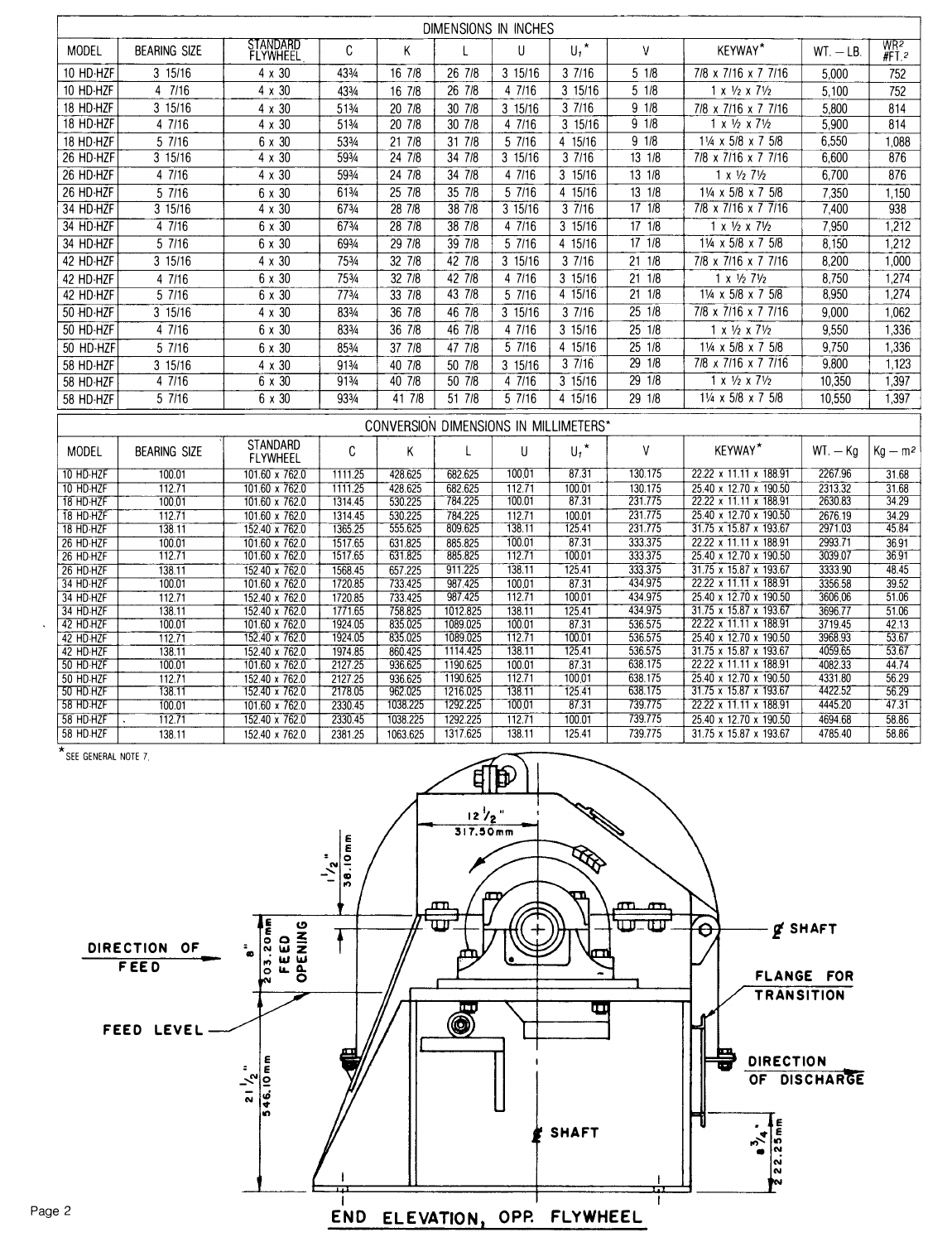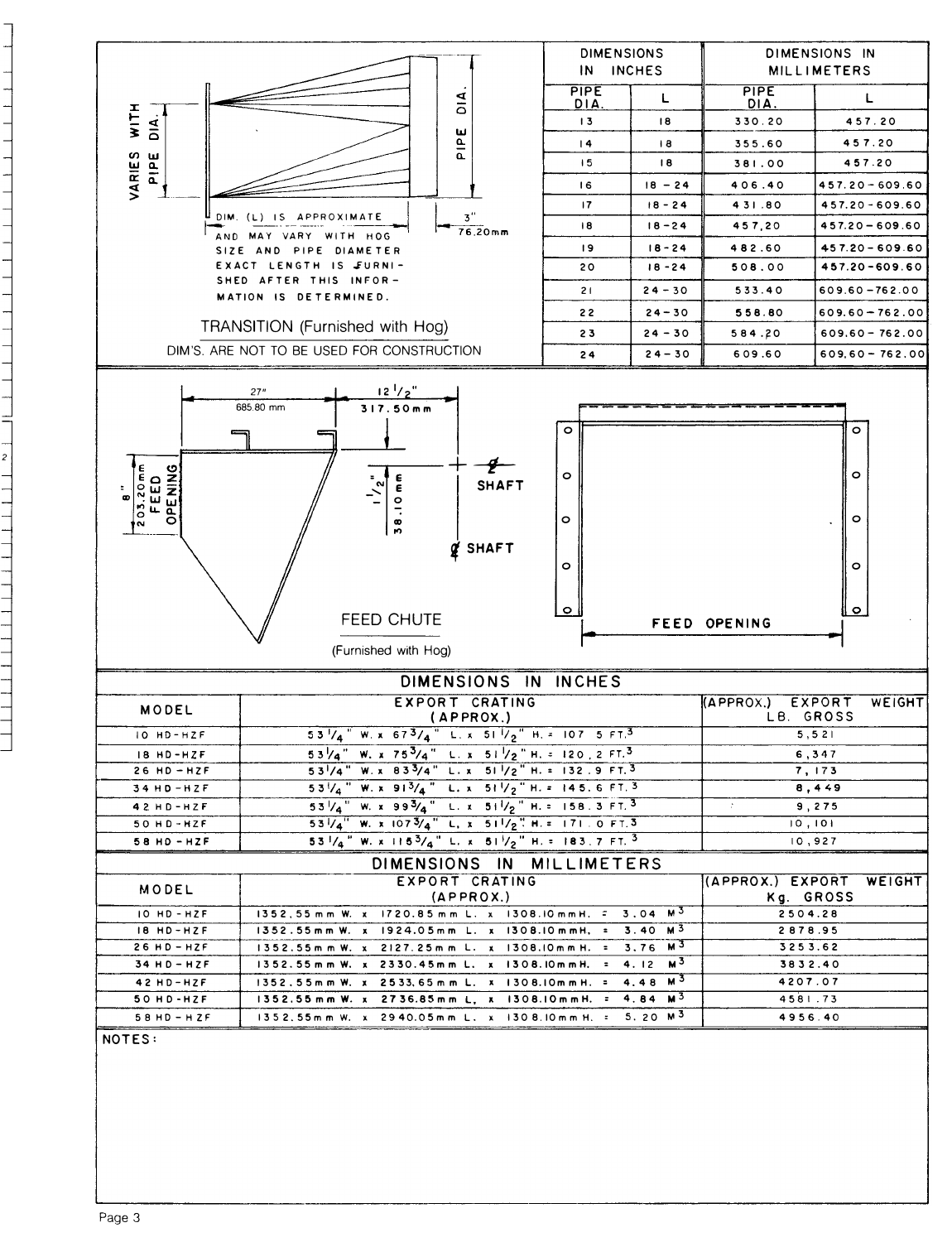

|                 |                        | DIMENSIONS IN INCHES    |                                   |                                               |                   |                      |
|-----------------|------------------------|-------------------------|-----------------------------------|-----------------------------------------------|-------------------|----------------------|
| MODEL           | BEARING<br><b>SIZE</b> | A                       | в                                 | с                                             | D                 | WT-LB.               |
| IOHD-HZF        | $3^{15}/16$            | 95 $\frac{1}{4}$        | $16\frac{7}{8}$                   | 34 $\frac{7}{8}$                              | 783/8"            | 1160                 |
| IOHD-HZF        | $4^{7}/16$             | $\ddot{\phantom{a}}$    |                                   |                                               |                   |                      |
| 18HD-HZF        | 315/16                 | $103\sqrt{4}$           | $20\frac{7}{8}$ "                 | 38 $\frac{7}{8}$                              | 82 $3/8$          | 1213                 |
| 18HD-HZF        | 47/16                  | a.                      |                                   |                                               |                   | u,                   |
| 18HD-HZF        | $5^{7}/16$             | 105'/4                  | $21\frac{7}{8}$                   | 39 $\frac{7}{8}$                              | $83^{3}/8$        | $\mathbf{a}$         |
| 26HD-HZF        | $3\frac{15}{16}$       | $111^{1/4}$             | $24\frac{7}{8}$                   | 4 2 $\frac{7}{8}$ "                           | $86\frac{3}{8}$ " | 1266                 |
| 26HD-HZF        | 47/16                  | H.                      |                                   |                                               |                   | $\mathbf{u}$         |
| 26HD-HZF        | $5 \frac{7}{6}$        | 113'/4                  |                                   | $25\frac{7}{8}$ $43\frac{7}{8}$               | 87 $3/8$          | u.                   |
| 34HD-HZF        | $3^{15}/16$            | $119^{+}/4"$            | $28\frac{7}{8}$                   | $46\frac{7}{8}$                               | $90\frac{3}{8}$   | 1319                 |
| 34HD-HZF        | 47/16                  | u.                      | $\ddot{\phantom{a}}$              |                                               |                   | à.                   |
| 34HD-HZF        | $5\frac{7}{16}$        | $121\frac{1}{4}$        | $29\sqrt{8}$                      | $47\frac{7}{8}$                               | 913/8             | $\ddot{\phantom{0}}$ |
| 42HD-HZF        | $3^{15}/16"$           | 127 74"                 | $32\frac{7}{8}$                   | 5 0 $\frac{7}{8}$ "                           | 94 $\frac{3}{8}$  | 1372                 |
| 42HD-HZF        | $4\frac{7}{16}$        |                         |                                   |                                               |                   |                      |
| 42HD-HZF        | 57/16                  | 129 / 4                 | $33 \frac{7}{8}$                  | $51\frac{7}{8}$                               | 95 $\frac{3}{8}$  |                      |
| 50HD-HZF        | 315/16                 | $135\sqrt{4}$           | $36\frac{7}{8}$ "                 | 54 $\frac{7}{8}$                              | 983/8             | 1425                 |
| 50HD-HZF        | 47/16                  | $\mathbf{u}$            | Ĥ,                                |                                               |                   |                      |
| 50HD-HZF        | $5\frac{7}{16}$        | $137\frac{1}{4}$        | $37\frac{7}{8}$                   | 55 $\frac{7}{8}$                              | 993/8             |                      |
| 58HD-HZF        | 315/16                 | $143^{1}/4$             | $40\frac{7}{8}$                   | 58 $\frac{7}{8}$                              | 1023/8            | 1478                 |
| 58HD-HZF        | 47/16                  | H.                      |                                   |                                               |                   | $\mathbf{u}$         |
| 58HD-HZF        | $\frac{5}{16}$         | $145\frac{1}{4}$        | $41\frac{7}{8}$                   | $59\frac{7}{8}$                               | $103\frac{3}{8}$  | u.                   |
|                 | <b>DIMENSIONS</b>      |                         | ΙN                                | <b>MILLIMETERS</b>                            |                   |                      |
| MODEL           | <b>BEARING</b><br>SIZE | A                       | в                                 | с                                             | D                 | <b>WT.-Kg.</b>       |
| IOHD-HZF        | 100.01                 | 2419.35                 |                                   | 428.625 885.82                                | 1990, 725         | 526.17               |
| IOHD-HZF        | 112.71                 |                         |                                   |                                               |                   |                      |
| 18HD-HZF        | 100.01                 | 2622.55                 |                                   | 530.225 987.42 2092.325                       |                   | 550.21               |
| I8HD-HZF        | 112.71                 | ò.                      |                                   |                                               |                   |                      |
| IBHD-HZF        | 138.11                 | 2673.35                 |                                   | 555.625 1012.82 2117.725                      |                   |                      |
| <b>26HD-HZF</b> | 100.01                 | 2825.75                 |                                   | 631.825 1089.02                               | 2193.925          | 574.25               |
| 26HD-HZF        | 112.71                 | ă,                      |                                   |                                               |                   |                      |
| 26HD-HZF        | 138.11                 | 2876.55                 |                                   | 657.225   114.42 2219.325                     |                   |                      |
| 34HD-HZF        | 100.01                 | 3028.95                 |                                   | 733.425 190.62                                | 2295.525          | 598.29               |
| 34HD-HZF        | 112.71                 | n,                      |                                   | $\ddot{\phantom{a}}$                          |                   | Ħ                    |
| 34HD-HZF        | 138.11                 |                         |                                   |                                               |                   |                      |
| 42HD-HZF        | 100.01                 | 3079.75<br>3232.15      |                                   | 758.825   216.02 2320.925<br>835.025   292.22 | 2397.125          | 622.33               |
| 42 H D - H Z F  | 112.71                 |                         |                                   |                                               |                   |                      |
| 42HD-HZF        | 138.11                 | 3282.95                 |                                   | 860.425   1317.62   2422.525                  |                   | $\mathbf{u}$         |
|                 | 100.01                 |                         |                                   |                                               |                   |                      |
| 50HD-HZF        |                        | 3435.35<br>$\mathbf{u}$ | $\pmb{\cdots}$                    | 936.625 1393.82 2498.725                      |                   | 646.37               |
| 50HD-HZF        | 112.71                 |                         |                                   |                                               |                   | $\ddot{\phantom{1}}$ |
| 50HD-HZF        | 138.11                 | 3486.15                 |                                   | 962.025   1419.22   2524.125                  |                   | n                    |
| 58HD-HZF        | 100.01                 |                         |                                   | 3638.55 1038.225 1495.42 2600.325             |                   | 670.41               |
| 58HD-HZF        | 112,71                 | u                       | n,                                | u,                                            |                   |                      |
| 58HD-HZF        | 138.11                 |                         | 3689.35 1063.625 1520.82 2625.725 |                                               |                   | u,                   |